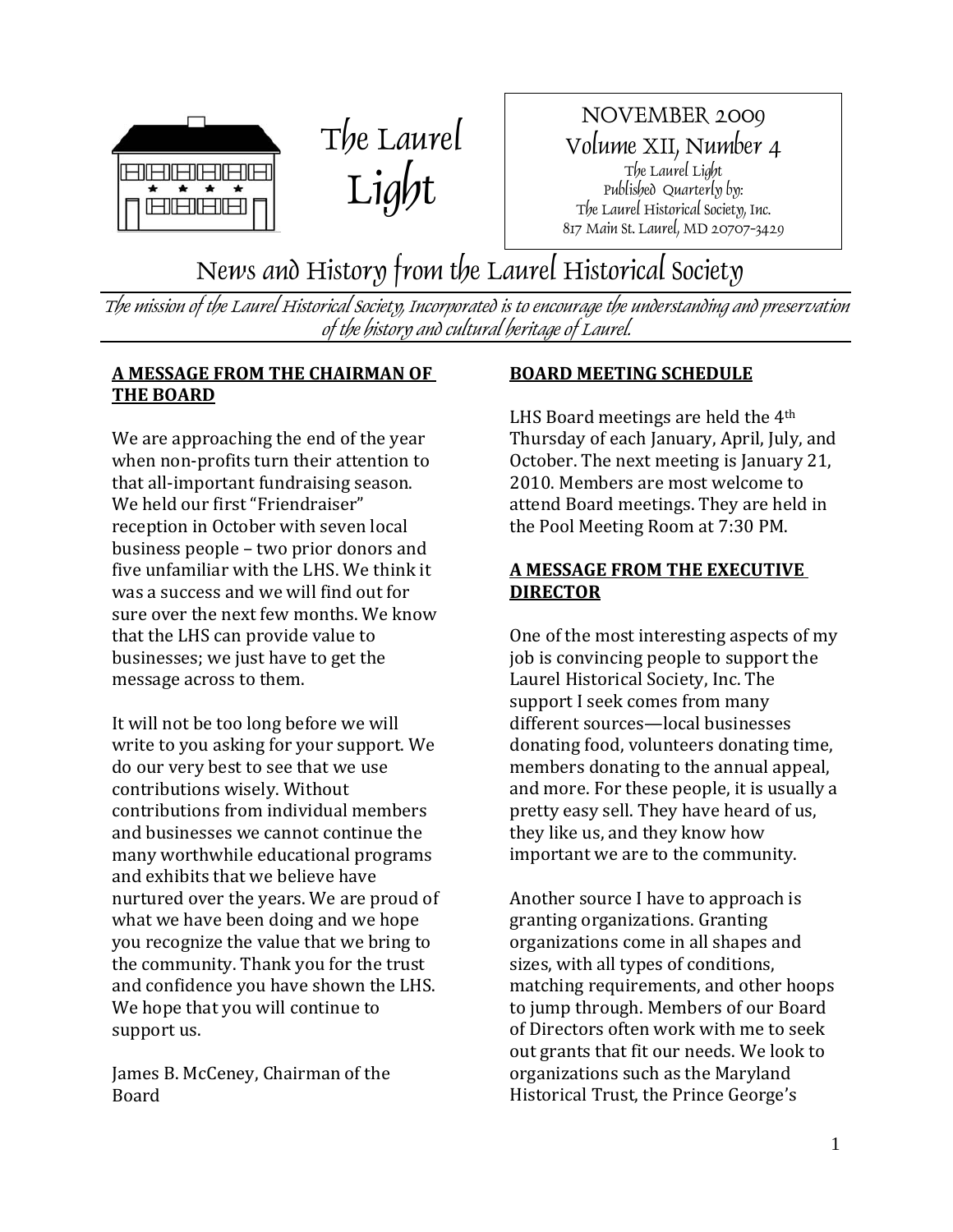County Council, the Maryland Humanities Council, and Preservation Maryland to fund our programs, exhibits, and if we're lucky, our daily functioning of the museum. Oftentimes these granting agencies don't know quite as much about us as other people who we look to for support. Therefore, we must work harder to tell them about the LHS and the work that we do, and to quantify our impact on the community.

For me, at times, this task is daunting. If all I saw were numbers, I might have an easier time thinking of our members and our visitors as mere statistics. But because I am often on the front line in the museum, discussing exhibits with a group of special needs visitors or explaining different cultures' traditions for the New Year during a children's program, I have a hard time switching gears and thinking about the smiling and interested faces as mere numbers.

That said, it *is* important to quantify our impact. It is important to realize who we serve well, who we serve poorly, and how we can serve even more people better. Granting organizations force us to think about this. They also force us to think about why we are important—why we deserve the funds over another small museum down the road. Although I have to work harder to convince granting organizations to support us, in the end it is worth it. The internal evaluation of what we do and who we are is a good thing. I hope we can continue to evaluate the LHS, whether we are asking someone for support or not—for that is the only way we can continue to grow and improve.

#### **A MESSAGE FROM THE PRESIDENT**

Since this is my first official message as president, I'll try to be brief. The beginning of November marks the end of my third month as president of the Society. As I begin to find my way past the gala committee (that's been my domain for a while...), make my way around to the various committees, attend events, and in general find my niche as the new president, I have been finding myself staring at the museum a lot with a big smile on my face. I am smiling because it reminds me very quickly of the tremendous amount of work and love that has been put into this organization over the years. The sheer amount of volunteer power and commitment that goes into building and maintaining a quality museum and powering a historical society can be quite humbling to stand before. I want to thank all of the volunteers, board members, and past presidents for their part in this process. I am proud to step into line and help to continue the journey. I have an easier job than most before me as I have Lindsey and Monica, who are patient, good humored and work tirelessly every day. The amount of work that goes on "behind the scenes" to keep the LHS functioning is mind‐boggling. As the holiday season approaches, please introduce yourself to me at an upcoming event. I'd love to hear how you came to this place, to help fulfill our mission to preserve Laurel's history.

Happy fall,

Jhanna Levin

Lindsey Baker, Executive Director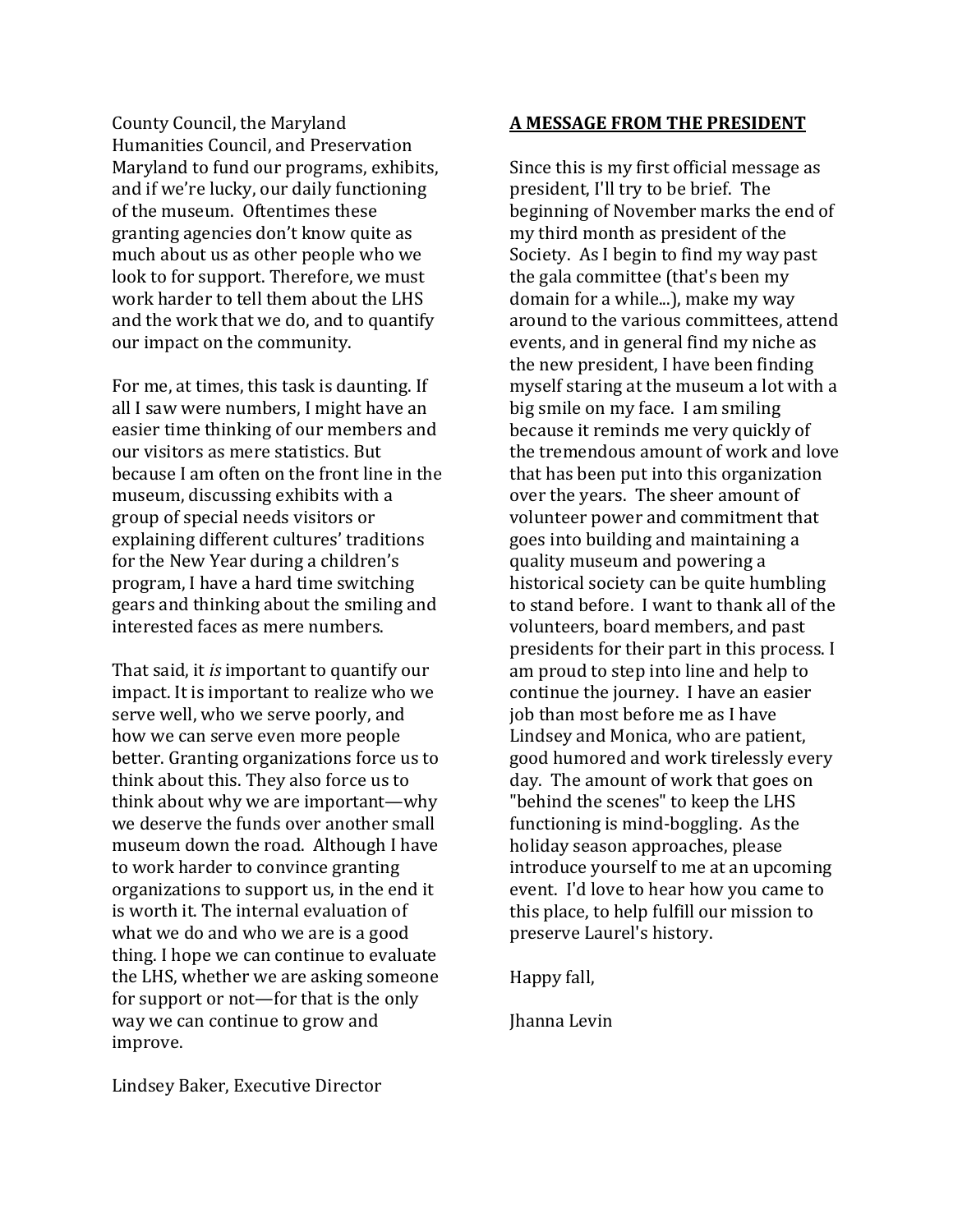## *MUSEUM NEWS*

The exhibit, *Shake, Rattle 'n' Roll: Laurel in the 1950s,* continues until December 18th. Please stop in and visit to learn about Laurel in the 1950s. Lindsey Baker has made available a brief history of Laurel and the Mill in different languages! We currently have French, Spanish, Mandarin and Arabic available. If you have the ability to translate our history into additional languages please call the museum. Thank you.

## **What's Your Current Story?**

We are planning for our next exhibit, tentatively titled, *Snapshots in Time: Our Story 1910/2010* is underway. To make this exhibit a success, we need your stories about life in Laurel in 2010. What members comprise your family, where do you work, what do you enjoy about Laurel, where do you shop, what do you do for recreation, etc. For more details, please visit:

[http://www.laurelhistoricalsociety.org/](http://www.laurelhistoricalsociety.org/documents/CallforImagesFlyer.pdf) documents/CallforImagesFlyer.pdf.

## **Museum Shop News**



New Ornament available at the Museum Shop

If you are looking for a special Holiday gift, the Museum Shop is the place to go! The 2009 holiday ornament is just in,

featuring the 500 Block of Main Street, circa 1910. It is three‐dimensional with a cut-out of a horse and wagon from the Laurel Bakery which was once on that block. It is a charming addition to our series of ornaments. Newly arrived is the plush, cuddly "Diven Dog", based on one of the museum's most treasured artifacts. He's wearing a t‐shirt with the LHS logo. For humans, new polo shirts with the LHS logo are now for sale as well. Special items for the holiday season include vintage 1950's Shiny Brite tree ornaments and vintage bubble lights, as well as "handmade in Maryland" ornaments and gift items. Must‐haves for the nostalgic among us! For kids, there is an array of cute stuffed toys, a new selection of books, and toys with a historical theme. For the plant lover, Poinsettias will be available during the Open House in a variety of colors and sizes. The Holiday Open House and Museum Shop hours are as follows:

Friday, December 4th, 10AM – 2PM, Saturday, December 5th, 10 AM – 2PM Sunday, December 6th, 1PM - 4PM

Join us to see the Museum decorated in 1950s style, find unique Laurel themed gifts, and purchase the new ornament. You can visit the online shop anytime at www.laurelhistoricalsociety.org/shop

## **Poinsettia Sale**

The LHS is sponsoring a Poinsettia sale to help raise funds for the museum. The poinsettias will be a quality product from Behnke's Nurseries. Pre‐orders are due by November 15th and you will be given \$2 discount per plant. The poinsettias will be available for pick up during the museum's Holiday Open House. Prepaid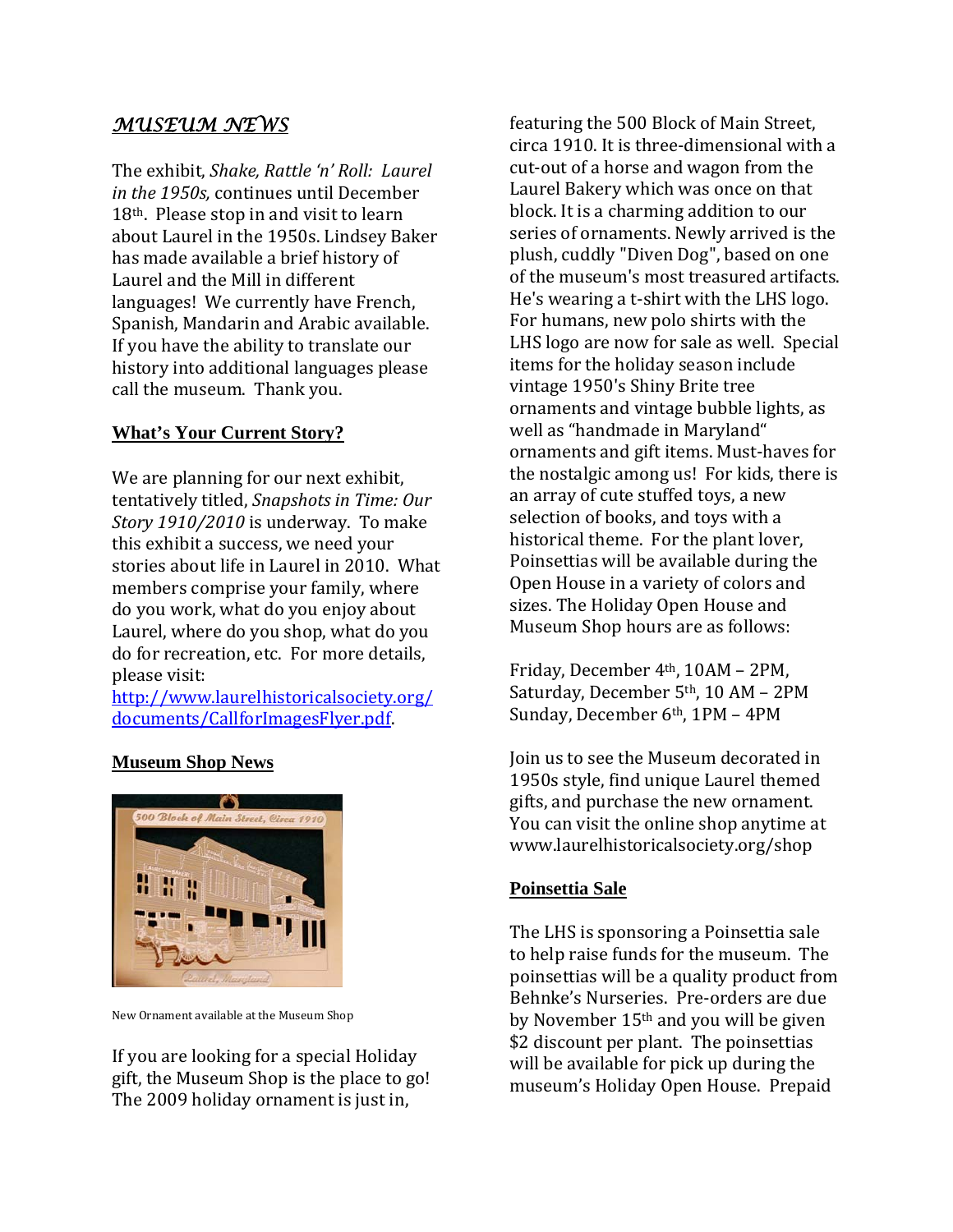orders may be delivered to the museum and credit card orders may be given via phone and email. Don't miss out. They make great gifts!!

## *Holiday House Tour*



The 2009 Holiday House Tour will take place on December 12, 2 PM ‐6 PM. Discover renovations, additions, and decorations hiding inside beautiful Laurel homes. Tickets are \$15 in advance and \$18 the day of the tour. Call the Museum for details.

## **Children's Corner**

The museum is happy to offer a new interactive space for kids! "Diven's Den" is open during museum hours and provides a number of interactive toys and craft projects as well as independent children's activities. Monica Sturdivant, our own Assistant to the Director, is using her artistic talents to supply creative artwork for the space. And don't forget, our research library is available for children and their parents to research topics of interest related to Laurel History.

The museum's Research Library is open to the public on Mondays 10 AM ‐12PM. If you are interested in doing research or helping in the research library, please call he museum. t



Abram Fox and Friend at Children's Activities

## **Laurel Historical Society Book Club**

The LHS Book Club meets monthly to explore history and culture related topics one book at a time. We meet the third Wednesday of every Month at 7 PM in the Laurel Museum. Join us!

## **New Genealogy Group Forming**

We are now forming the Laurel Historical Society Genealogy Group and will be holding an organizational meeting December 10th at 7:00 PM in the Laurel Pool Meeting Room. Whether you are just thinking about beginning your journey into genealogy or you are an experienced genealogist, please join us and learn how we can help each other.

## **MEMBERSHIP UPDATE**

Please welcome our new members: Kristin and Ryan Sullivan Janice Clark Anne Wagner

We are happy to have you!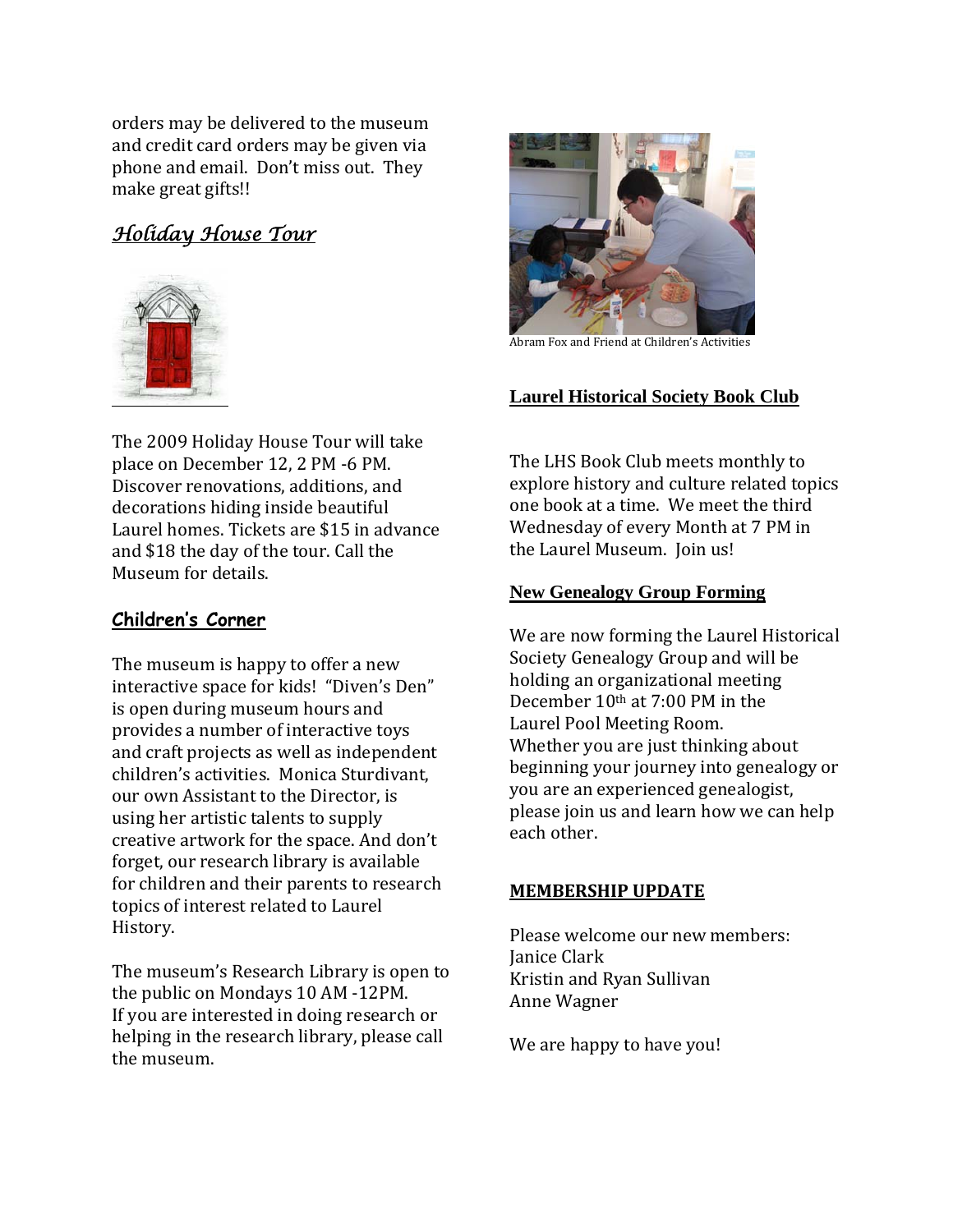## **Become a Member**

Are you reading this newsletter but not a member? We'd love for you to join! Membership enables the Society to: \*Sustain the Laurel Museum \*Research Laurel history \*Preserve artifacts \*House a research library \*Host special children's events \*Develop educational materials for schools and scout groups

Membership benefits include: \*Quarterly Newsletter with articles about Laurel history, museum exhibits and programs \*Member's only events \*Member's only discount in the museum shop \*Discounts on LHS events, including our annual gala \*Contributing to the preservation of Laurel's past and present for future generations

Join today at [www.laurelhistoricalsociety.org](http://www.laurelhistoricalsociety.org/).

#### **VOLUNTEER UPDATE**

Please welcome our newest volunteers:

Lauren Hanna: Summer intern and collections volunteer

Gena Vasaitis: Docent and special events volunteer

Pamela White: Collections volunteer

#### **Volunteer Luncheons**

Please consider joining other volunteers for our monthly luncheons at local

restaurants. Dates and times are emailed to volunteers. Call the museum for more information.

#### **Got Scraps?**

If anyone has scraps of cotton fabric which can be cut into 12" x 12" squares, please consider donating some to the museum. We use them for a craft for children but have exhausted our supply. We'd appreciate having them cut into squares before receiving them as we use them with children too young to cut fabric.



Board of Director and Executive Committee Chair Jean Wilson and friends

#### **DID YOU KNOW?**

Mrs. Eliza Ann Riggins Schaeffer writes "Route 1 used to be a two way street, so if you were going to Washington on either Greyhound or Trailways you stood on the side headed south, and the reverse if you were going to Baltimore (on the side headed north). The drugstore had a counter selling Greyhound tickets, and another store (maybe a newspaper store?) sold the Trailways tickets. Laurel at the time before WWII, had a population of about 3,000. Most people knew each other, so you had to be careful of how you behaved, or someone would 'tell your Mother'."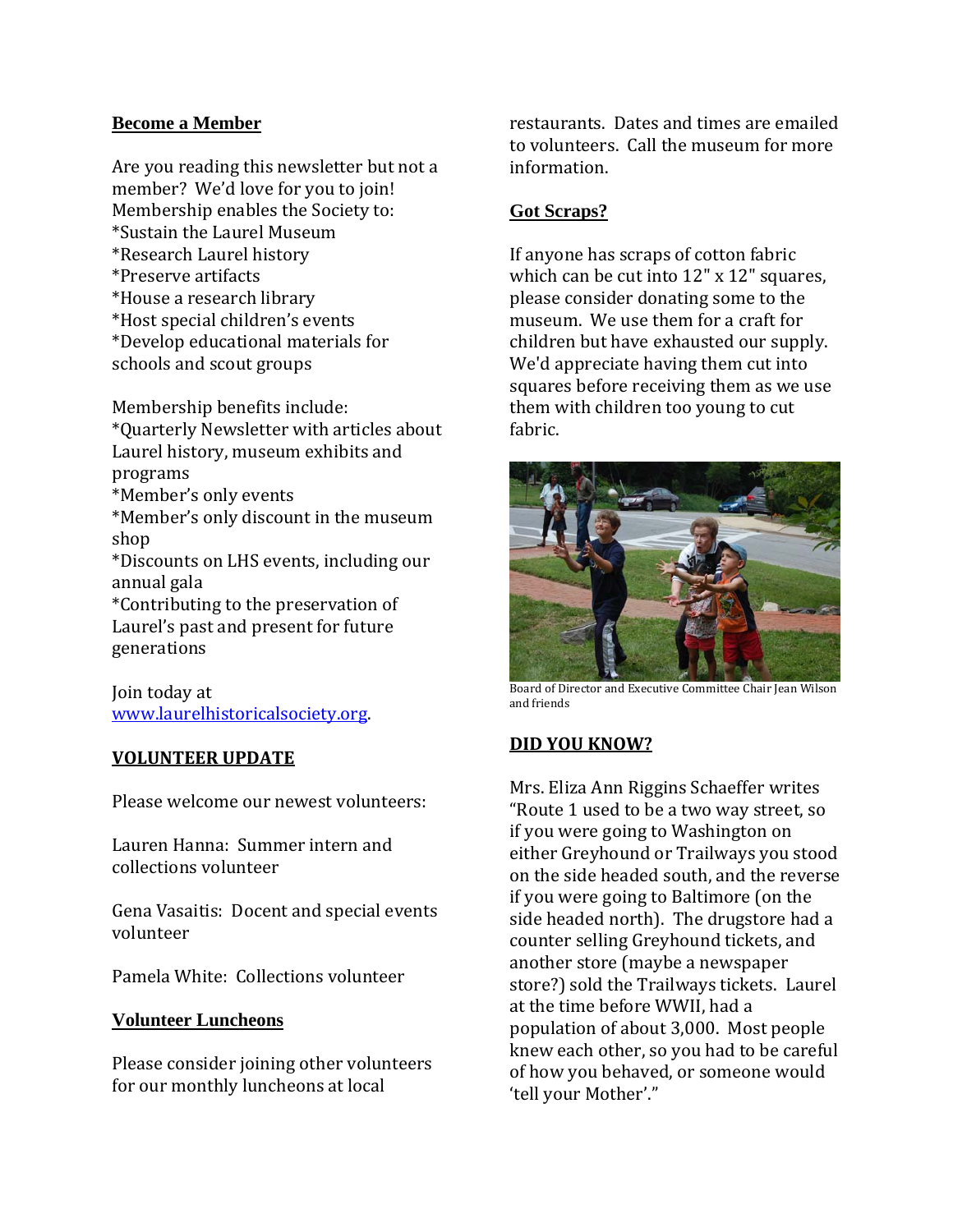#### **ADAPTIVE REUSE**

#### *FIRM FOUNDATION: A STORY OF SOLID STONES*



The imposing stone structure at 612-614 Main Street in Laurel, Maryland was chosen in 1976 for the first house tour of the Laurel Horizon Society, now the Laurel Historical Society, Inc. because it is an example of adaptive reuse. This twenty‐six inch thick, hand‐quarried stone walled building, was constructed of granite from a demolished 1840 machine shop located 300 feet east of the present structure. Pig bristle was used to strengthen the mortar in the fifty‐foot square building with a two‐story center stone interior wall. The history of the stones begins in 1840 when the original Laurel Manufacturing Company machine shop was built to produce and repair machinery for the Laurel Cotton Mill. The original structure was conveyed by Eliza and Elizabeth Snowden to Horace and Louisa Capron in 1848. In 1849, the Caprons deeded the building to A. C. Tiffany and his son George and wife, Anne; daughter Susan was added in 1884. John Whiteside, attorney for Susan (Tiffany) Eaton sold to William and Mary H. Miller and Osmond Tiffany on October 3, 1885. On June 15, 1886, T. Hooper Eaton, as attorney for Miller and Tiffany sold the property to Thomas A. Bond and Augustus Webb. In 1894, in the half‐

razed building, stragglers from "Coxey's Army" occupied the site. The men were Civil War veterans who had walked to Washington, DC to request veteran's benefits.

And so ends the history of the Laurel Manufacturing Company, afterwards known as the Laurel Machine Company – but not of its stones! The very same granite blocks were reused in 1894 to build a slate‐roofed foundry at 612‐614 main Street for August Webb by contractor Arthur Nichols. Clifford Graham, a life long resident who lived across the street, remembers playing in the foundation at age six as his father worked for Arthur Nichols. The completed Foundry repaired machinery for the Laurel Mill and others.

By 1903, the Eclipse Rug Weaving Company occupied the building which was managed by George S. Gobbett for owner Mr. Huhn, who lived in Savage. Nine years later, in 1912, the building was used as a warehouse downstairs with apartments above. The site was owned by the Webb family for 36 years, when Lillian Webb sold it in 1930 to Kent Mulliken who leased it to two grocery store owners with apartments above. In the early 1940s, the building lay idle with trees growing from the earthen floor right out of the basement window. Clyde L. Miles, Sr. and his wife Naomi purchased the property and added a concrete basement floor and a rear addition in 1946. They remodeled and established a grocery store on the west side and an ice cream parlor, known as "The Fireside", on the east side. They also improved the apartments which had fourteen-foot ceilings.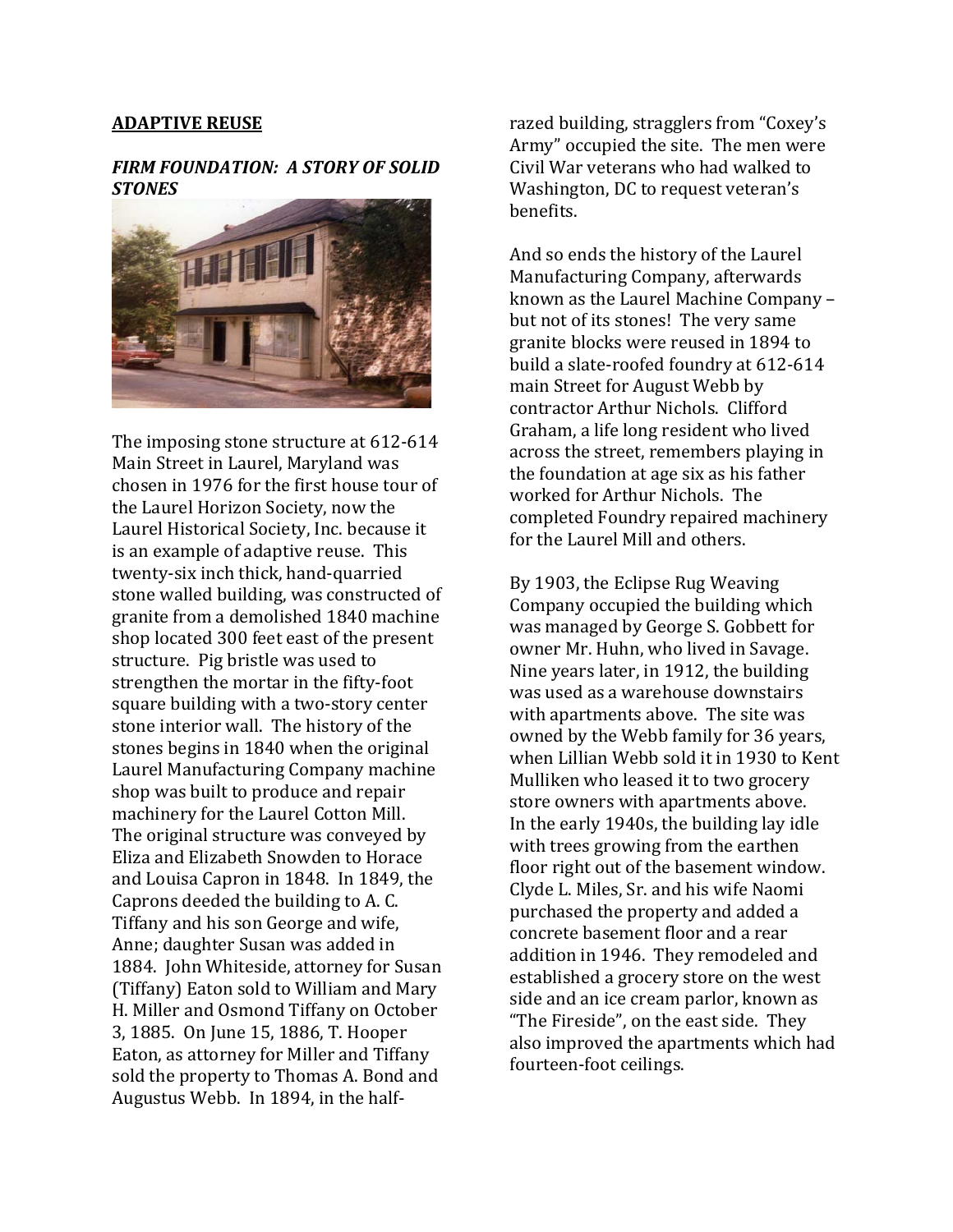In 1956, "The Fireside" was replaced by Clyde Miles Real Estate. In 1959, the spaces were modified to provide medical offices for J. Richard Compton, MD, Clyde's son‐in‐law. J. Richard and his wife, Elizabeth Miles Compton, assumed the mortgage in 1961 and developed the west side as additional medical offices. The property remained in the family for 32 years, and had been referred to in the Laurel Leader as "The Miles Building".

From 1958‐1978 the stone edifice held happy families living in the apartments upstairs and working in medical offices downstairs. The frame rear addition was an efficiency apartment on the 612 side and medical offices on 614. The 612 first floor was occupied by Dr. J. Richard Compton's Internal Medicine and Gastroenterology offices which were composed of a reception room, physician's office, secretary‐nurse's station, three examining rooms, laboratory, x‐ray and dark rooms, and a bath. The 614 first floor had a reception room, two secretary‐nurse's stations, four physician's offices, and a bath. Upstairs were two apartments, one with three bedrooms, two baths, living room, dining room, breakfast room, enclosed porch and kitchen. The Compton family, Dick, Betty and sons Gregory and Peter occupied this apartment. The second one was the home of Clyde and Naomi Miles, Betty's parents. The ceilings were fourteen feet high so a molding strip was placed fourteen inches from the ceiling from which pictures could be hung to avoid nailing in the stone. The space above the molding strip to the ceiling was painted a shade darker than the side wall to provide a cozier atmosphere. The twenty‐six inch deep windowsills were an architectural feature on which art

objects or flower arrangements could be displayed. In the back of the property, there was a garden enclosed by a woven slat wooden fence surrounding a fifty by thirty space with a central lawn. It was anchored with a Magnolia grandiflora and dogwood trees, a leather leaf viburnum, evergreen eleagnus and Korean boxwood along the western border. Several varieties of clematis, perennials, bulbs and berried shrubs provided year round color. The east side parking lot was planted with four trees; a Willow Oak, flowering Cherry, Pin Oak and a Magnolia grandiflora. Left over stones from the 1840s machine shop were placed as a low wall between the walk and parking lot. Existing beautiful, large hemlock trees on west side of the lot balanced the site. When not occupied with office duties or family events the development of the garden was a welcomed project for the family. United States, Maryland and Prince George's County flags were hung on the second . floor Main Street side on all holidays

Gregory and Peter walked to school, Church, the library, the theatre and friends' homes. They played along the Patuxent River nearby, sledded on its slopes and were called home by a bell rung at dinner time. These years on Main Street, during which the Comptons felt an integral part of the Laurel community, hold many spiritually and professionally satisfying life experiences. The story of solid stones continued when in 1978, one granite block from the site was taken across the Patuxent River, just three hundred yards north, to serve as a cornerstone for a new Compton home on the corner of Baltimore Avenue and Route 216.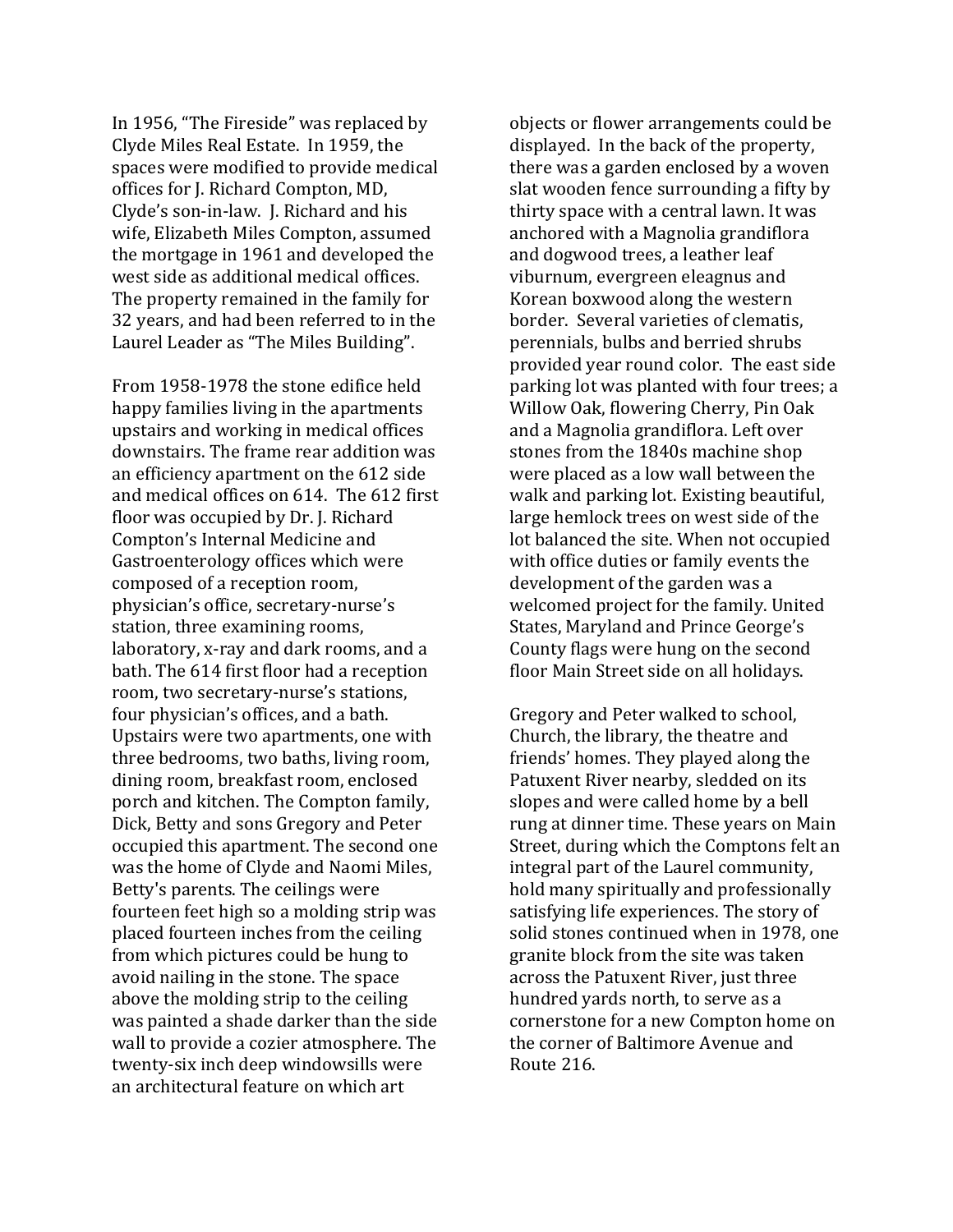The property was purchased in 1978 by Charles Haugh, owner of Resource Realty, Inc., who was interested in establishing his offices in an historic building. His son‐in‐law, Kevin McNulty, who currently serves on the Board of Directors of the LHS will bring the history of the stones of this structure up to date. This is a proven example of adaptive reuse and a tribute to the lasting workmanship of solid stone.

Sources: Maryland Hall of Records Laurel Centennial Book Conversations noted in the 1960s with life long residents of Laurel; Clifford Graham, Nonie O'Brien, Thomas Tapscott, Carlisle Crooke and Clyde L. Miles, Sr.

Submitted by Elizabeth L. Miles Compton, Co-Founder and Director, Laurel Historical Society Board

## *CONTINUATION OF MRS. COMPTON'S ARTICLE ON 612614 MAIN STREET*

Resource Enterprises, Inc. (Formerly Resource Realty, Inc.), a Laurel based commercial real estate development and management company has owned and managed the building since 1978. REI converted all of the available lease space to commercial space and the building does not have any residential tenants. During our ownership, the building has been the home of several general and service oriented businesses. Featured uses have been a day spa, a job recruitment center, a medical office, a weight loss clinic, and several home improvement businesses. Our current

tenants are an eye care business and our real estate office.

The challenges of managing and maintaining a building of such advanced age are different than those associated with most buildings. We truly view the care of this historic building as a labor of love, and we look forward to operating our business inside these stone walls for many years to come.

Kevin J. McNulty Senior Vice President, Resource Enterprises, Inc. Director, Laurel Historical Society Board

#### **MY MEMORIES OF LAUREL…**

Memories from the McCeney brothers of the Quigley Farm:

"I was very small when we used to visit the Quigleys either on my dad's house calls or on some special occasion. The farm was on Ft. Meade Road, just east of the race track where a car dealership is now I think. It was a fascinating place for little guys, and I remember being very, very cautious moving around the two legged livestock. All the Quigley's were gracious, friendly and seemingly all‐ knowing to Jim and me." George McCeney

"Their home (the Quigley's) was where they are now building Tischer Acura, next to their present location that George refers to. I believe their Dad worked at the Agricultural Research Station in Beltsville. I liked to go to see them because I could collect eggs from the hen house." Jim McCeney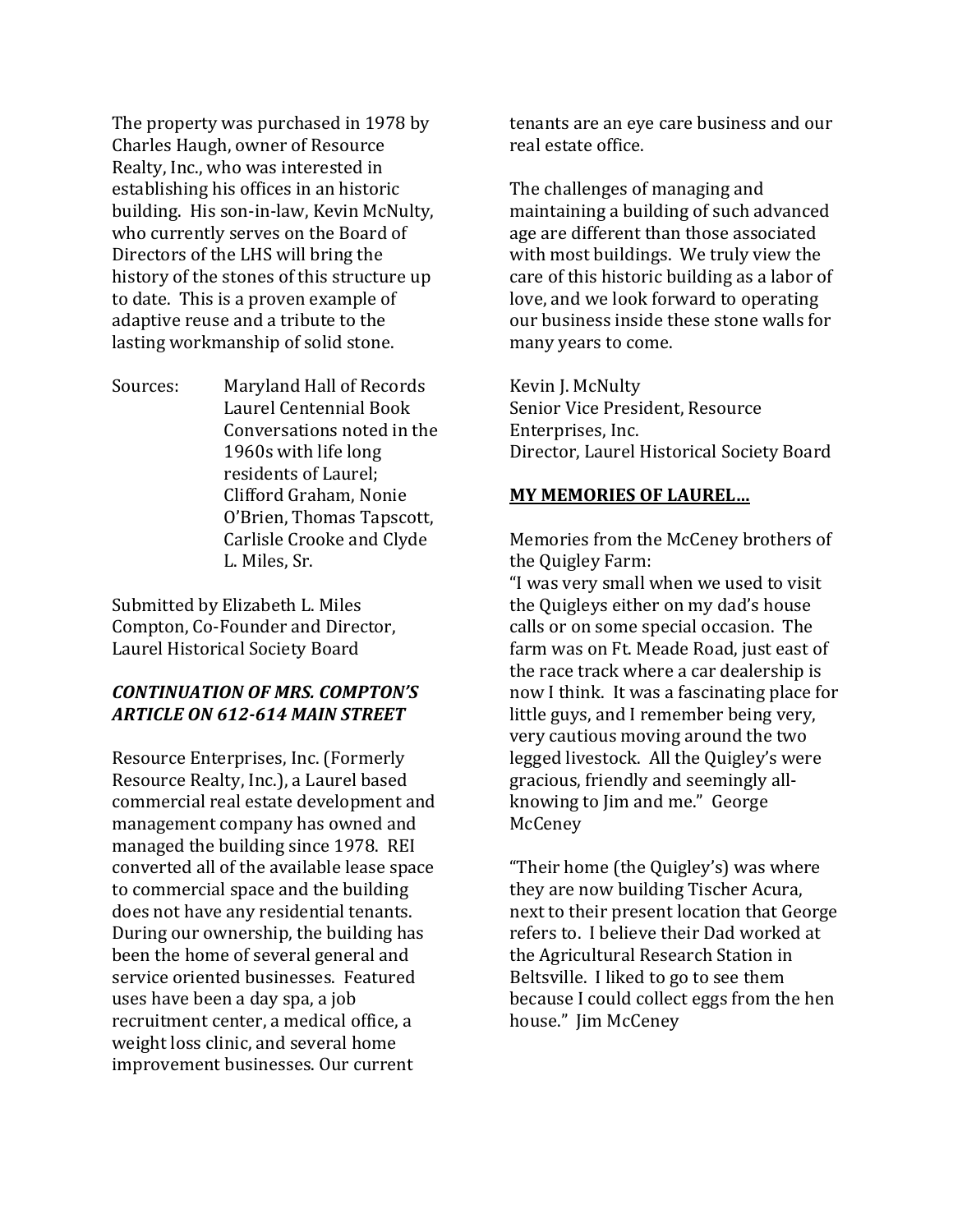#### **BECOME A PART OF LAUREL HISTORY!**

Celebrate The Laurel Museum and become a part of its history. Purchase a brick on the Laurel Museum Brick Walk and become part of the historical fabric of this 1840s building. A Laurel Museum brick is the perfect way to celebrate your children, parents, grandparents or other family members. Businesses can also show their support and ensure that their involvement and support of the Laurel community will be remembered. Purchase on line at [www.laurelhistoricalsociety.org](http://www.laurelhistoricalsociety.org/) or by calling (301)725‐7975

## **WITH DEEPEST REGRETS**

We regret to inform the membership of the passing of Claire Bergeron, who died October 20th after a long illness. Claire worked alongside Betty Compton and Jane Cole, Society Co‐Founders, helping to archive the growing LHS collection while construction was in progress to open the museum. When the museum opened, Claire was the first docent and won the distinction of LHS Volunteer of the Year in 1996. She continued to volunteer until poor health forced her retirement from volunteer work and years of service to the Society. Co‐ founder, Betty Compton says "Claire's help was invaluable to opening the museum and to operating the museum for several years after it opened". Chris Erdle remembers "She was a loving and thoughtful person with a talent for history and a quiet but intelligent and beautiful way about her. She has always been missed." Our condolences go to Joe, Claire's husband and to the rest of the Bergeron family and friends for their loss.

#### **ANNUAL LHS GALA – SPRING 2010**

Coming soon, to a venue near you........

The annual Laurel Historical Society Gala. Be ready to mark your calendars for late March, early April. Come dance the night way, under the beautiful 1910 Laurel sky.

You are invited to a Comet Party. Haley's Comet, that is! It will be a blast and an out of this world experience. We promise.

Details to follow...

#### **THANK YOU LHS CORPORATE SPONSORS!**



#### **SHARE YOUR MEMORIES**

We would love to have your story ideas particularly for the Did You Know and Memories of Laurel sections of the newsletter! Please email The Laurel Light editor, Jeanie Anastasi [jmanastasi@verizon.net](mailto:jmanastasi@verizon.net) with your comments, suggestions or story ideas.